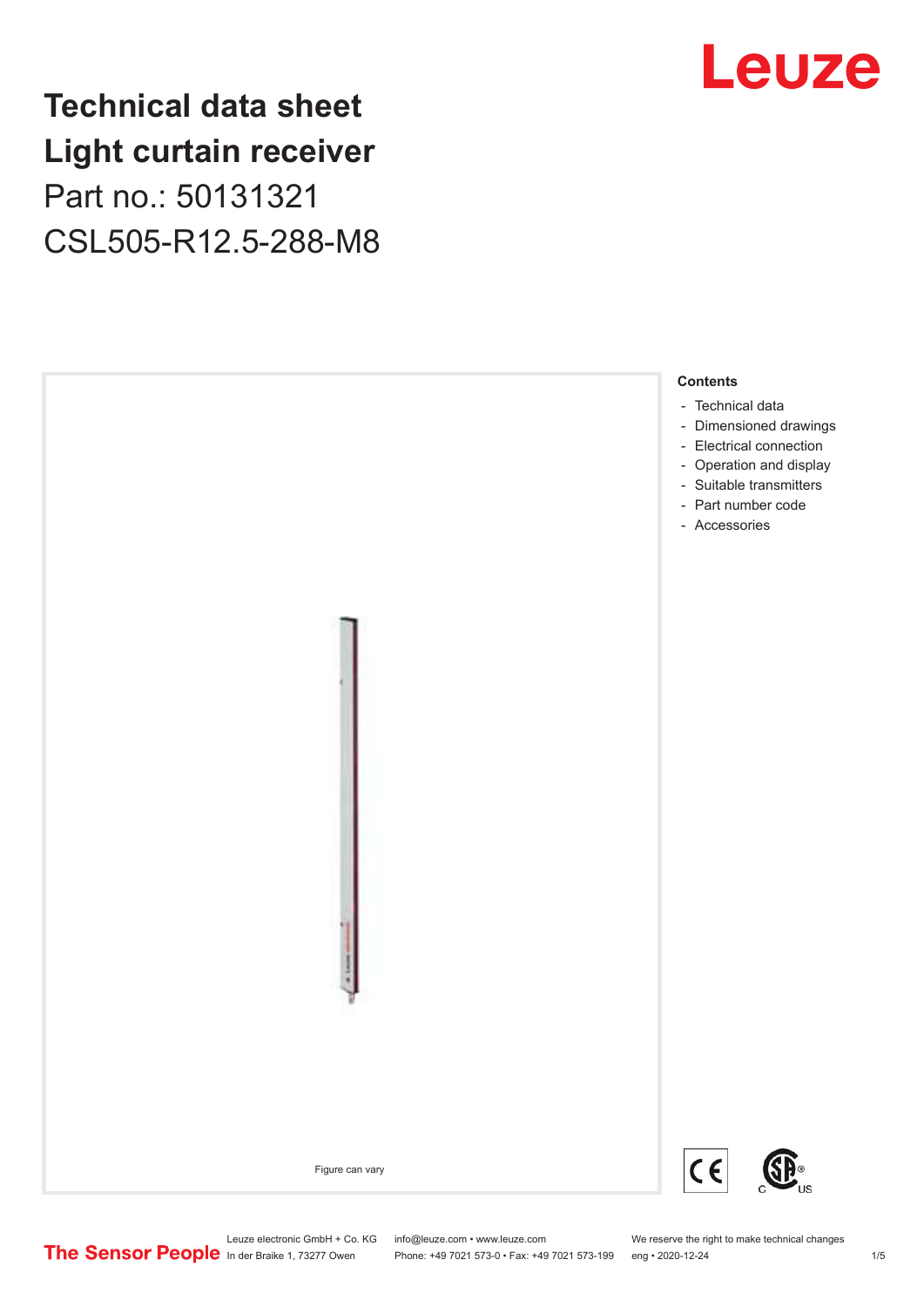### <span id="page-1-0"></span>**Technical data**

# Leuze

**Signal OUT** Teach input

| Basic data                                     |                              |  |  |  |
|------------------------------------------------|------------------------------|--|--|--|
| <b>Series</b>                                  | 505                          |  |  |  |
| <b>Operating principle</b>                     | Throughbeam principle        |  |  |  |
| Device type                                    | Receiver                     |  |  |  |
| <b>Application</b>                             | Precise object detection     |  |  |  |
| <b>Special version</b>                         |                              |  |  |  |
| <b>Special version</b>                         | Crossed-beam scanning        |  |  |  |
|                                                | Diagonal-beam scanning       |  |  |  |
|                                                | Parallel-beam scanning       |  |  |  |
|                                                | Teach input                  |  |  |  |
|                                                | Warning output               |  |  |  |
| Optical data                                   |                              |  |  |  |
| Operating range                                | Guaranteed operating range   |  |  |  |
| <b>Operating range</b>                         | 0.35m                        |  |  |  |
| <b>Measurement field length</b>                | 288 mm                       |  |  |  |
| <b>Number of beams</b>                         | 24 Piece(s)                  |  |  |  |
| Beam spacing                                   | 12.5 mm                      |  |  |  |
| <b>Measurement data</b>                        |                              |  |  |  |
| Minimum object diameter                        | 15 mm                        |  |  |  |
|                                                |                              |  |  |  |
| <b>Electrical data</b>                         |                              |  |  |  |
| <b>Protective circuit</b>                      | Inductive protection         |  |  |  |
|                                                | Polarity reversal protection |  |  |  |
|                                                | Short circuit protected      |  |  |  |
|                                                |                              |  |  |  |
| Performance data                               |                              |  |  |  |
| Supply voltage U <sub>R</sub>                  | 18  30 V, DC                 |  |  |  |
| <b>Outputs</b>                                 |                              |  |  |  |
| Number of digital switching outputs 2 Piece(s) |                              |  |  |  |
| <b>Switching outputs</b>                       |                              |  |  |  |
| <b>Switching output 1</b>                      |                              |  |  |  |
| <b>Switching element</b>                       | Transistor, Push-pull        |  |  |  |
| <b>Switching principle</b>                     | Light/dark reversible        |  |  |  |
|                                                |                              |  |  |  |
| <b>Switching output 2</b>                      |                              |  |  |  |
| <b>Switching element</b>                       | Transistor, Push-pull        |  |  |  |
| <b>Switching principle</b>                     | Light/dark reversible        |  |  |  |
| <b>Timing</b>                                  |                              |  |  |  |
| Cycle time                                     | 28 ms                        |  |  |  |
| Response time per beam                         | $1,000 \,\mu s$              |  |  |  |
|                                                |                              |  |  |  |

#### **Connection**

**Number of connections** 1 Piece(s)

|                                | Voltage supply                |
|--------------------------------|-------------------------------|
| Type of connection             | Connector                     |
| <b>Thread size</b>             | M <sub>8</sub>                |
| <b>Type</b>                    | Male                          |
| <b>Material</b>                | Metal                         |
| No. of pins                    | 4-pin                         |
| Encoding                       | A-coded                       |
| <b>Mechanical data</b>         |                               |
| Design                         | Cubic                         |
| Dimension (W x H x L)          | 10 mm x 350 mm x 27 mm        |
| <b>Housing material</b>        | Metal                         |
| <b>Metal housing</b>           | Aluminum                      |
| Lens cover material            | Plastic                       |
| <b>Housing color</b>           | Silver                        |
| <b>Type of fastening</b>       | Through-hole mounting         |
| <b>Operation and display</b>   |                               |
| Type of display                | LED                           |
| <b>Number of LEDs</b>          | 2 Piece(s)                    |
| Type of configuration          | Software                      |
|                                | Via pin assignment            |
| <b>Environmental data</b>      |                               |
| Ambient temperature, operation | $-30$ 50 °C                   |
| Ambient temperature, storage   | $-40$ 65 °C                   |
| <b>Certifications</b>          |                               |
| Degree of protection           | IP 65                         |
| <b>Protection class</b>        | Ш                             |
| <b>Standards applied</b>       | EN 60947-5-2 (German version) |
| <b>Classification</b>          |                               |
| <b>Customs tariff number</b>   | 90314990                      |
| eCl@ss 5.1.4                   | 27270910                      |
| eCl@ss 8.0                     | 27270910                      |
| eCl@ss 9.0                     | 27270910                      |
| eCl@ss 10.0                    | 27270910                      |
| eCl@ss 11.0                    | 27270910                      |
| <b>ETIM 5.0</b>                | EC002549                      |
| <b>ETIM 6.0</b>                | EC002549                      |
| <b>ETIM 7.0</b>                | EC002549                      |
|                                |                               |

**Connection 1**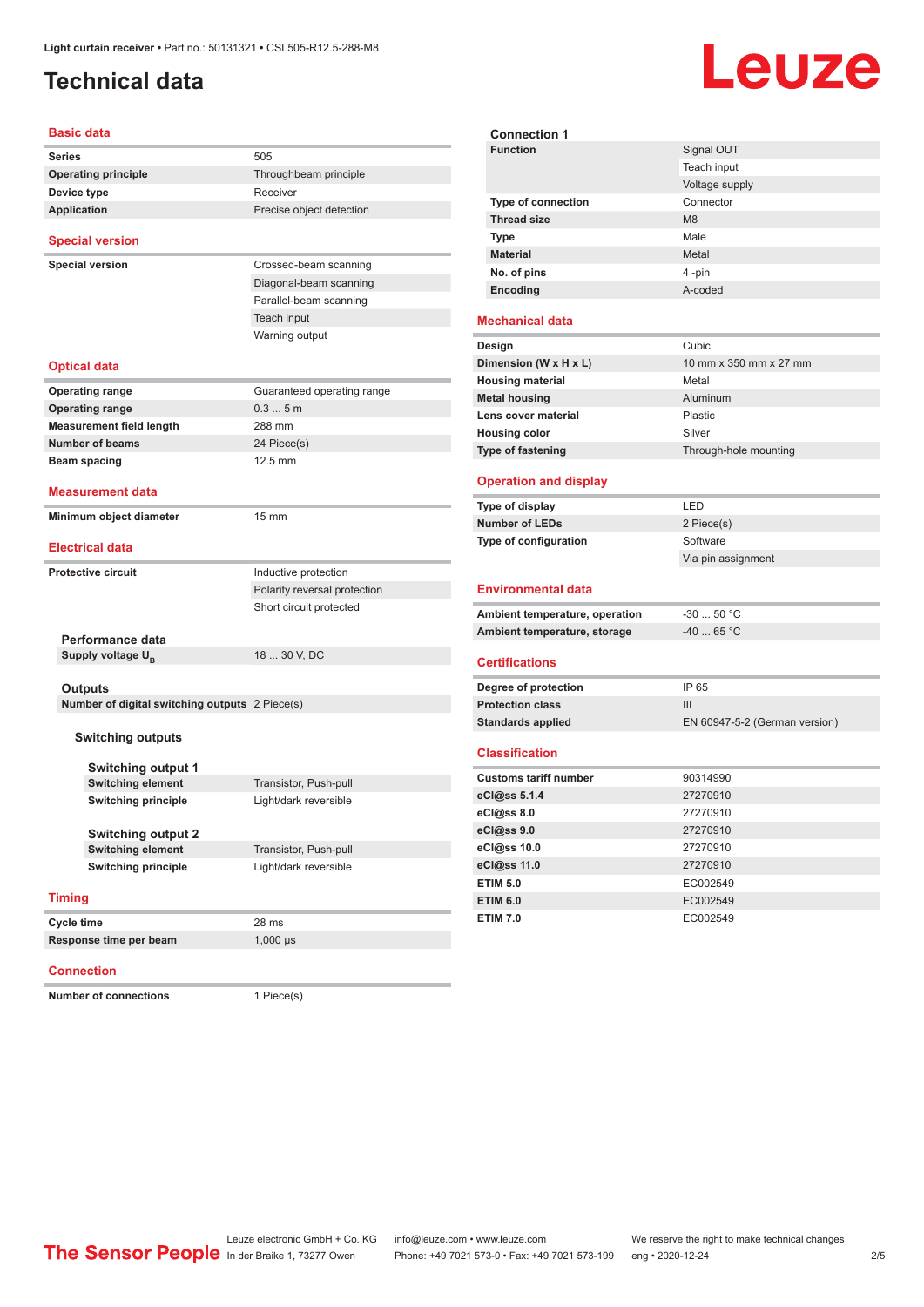### <span id="page-2-0"></span>**Dimensioned drawings**

All dimensions in millimeters



Observe the exact dimensions in the chapter "Technical data, dimensioned drawings" in the operating instructions.

### **Electrical connection**

**Connection 1**

| <b>Function</b>           | Signal OUT     |
|---------------------------|----------------|
|                           | Teach input    |
|                           | Voltage supply |
| <b>Type of connection</b> | Connector      |
| <b>Thread size</b>        | M <sub>8</sub> |
| <b>Type</b>               | Male           |
| <b>Material</b>           | Metal          |
| No. of pins               | 4-pin          |
| Encoding                  | A-coded        |

### **Pin Pin assignment**

|                | $V +$                             |  |
|----------------|-----------------------------------|--|
| $\overline{2}$ | OUT 1 / Teach-in / Warning output |  |
| 3              | GND                               |  |
| 4              | OUT 2                             |  |



Leuze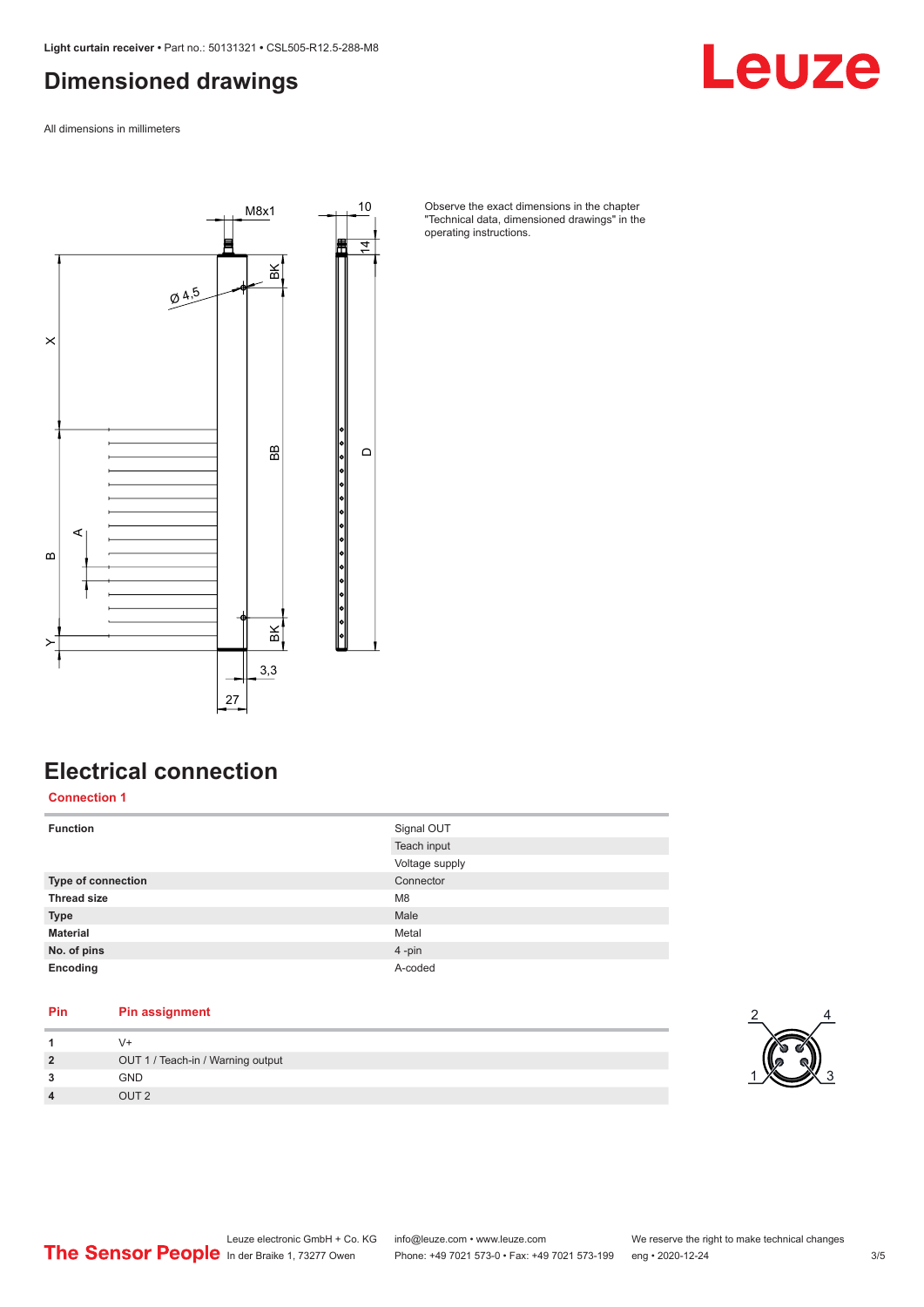### <span id="page-3-0"></span>**Operation and display**

## Leuze

| <b>Display LED 1</b>       | <b>Display LED 2</b>       | <b>Meaning</b>                   |
|----------------------------|----------------------------|----------------------------------|
| Off                        | Off                        | Off                              |
| Red, continuous light      | Red, continuous light      | Operational readiness            |
| Red, continuous light      | Off                        | Object detected                  |
| Red, flashing              | Red, continuous light      | Ready with minor error           |
| Red, flashing              | Off                        | Object detected with minor error |
| Red, double flash          | Off                        | Configuration error              |
| Red, flashing in phase     | Red, flashing in phase     | Serious error A                  |
| Red, flashing out of phase | Red, flashing out of phase | Serious error B                  |
| Red, continuous light      | Red, double flash          | Teach event successful           |

### **Suitable transmitters**

| Part no. | <b>Designation</b>                  | <b>Article</b>               | <b>Description</b>                                                                                                                                                                                   |
|----------|-------------------------------------|------------------------------|------------------------------------------------------------------------------------------------------------------------------------------------------------------------------------------------------|
| 50131377 | CSL505-T12.5-288-<br>M <sub>8</sub> | Light curtain<br>transmitter | Application: Precise object detection<br>Special version: Diagonal-beam scanning, Crossed-beam scanning, Parallel-<br>beam scanning<br>Operating range: 0.3  5 m<br>Connection: Connector, M8, 4-pin |

#### **Part number code**

Part designation: **CSL505-XYYY-ZZZZ-AA-BBB**

| x           | <b>Operating principle</b><br>T: transmitter<br>R: receiver                                       |
|-------------|---------------------------------------------------------------------------------------------------|
| <b>YYY</b>  | <b>Beam spacing</b><br>$05:5$ mm<br>12.5: 12.5 mm<br>25:25 mm<br>50:50 mm<br>100: 100 mm          |
| <b>ZZZZ</b> | <b>Measurement field length</b><br>Measurement field length [mm], dependent on beam spacing       |
| AA          | <b>Electrical connection</b><br>M8: M8 connector, 4-pin (plug)                                    |
| <b>Note</b> |                                                                                                   |
| $\bullet$   | Vector A list with all available device types can be found on the Leuze website at www.leuze.com. |

#### **Accessories**

### Connection technology - Connection cables

|        | Part no. | <b>Designation</b> | <b>Article</b>   | <b>Description</b>                                                                                                                               |
|--------|----------|--------------------|------------------|--------------------------------------------------------------------------------------------------------------------------------------------------|
| §<br>Ŵ | 50130850 | KD U-M8-4A-V1-050  | Connection cable | Connection 1: Connector, M8, Axial, Female, 4-pin<br>Connection 2: Open end<br>Shielded: No<br>Cable length: 5,000 mm<br>Sheathing material: PVC |